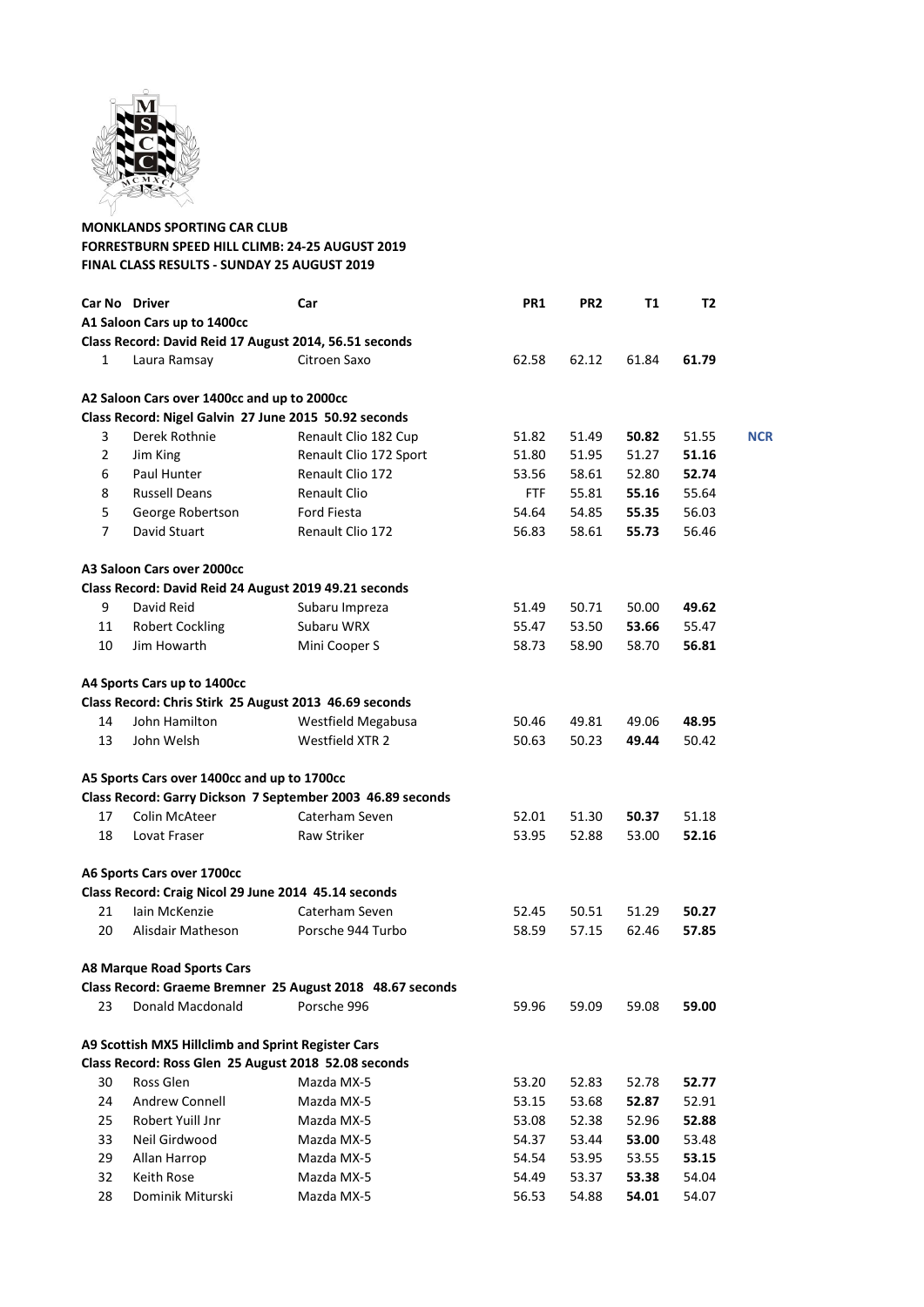| 31  | <b>Stuart Mather</b>                                   | Mazda MX-5 NBFL Phoenix                                                         | 56.79      | 57.13      | 56.60      | 57.83      |            |
|-----|--------------------------------------------------------|---------------------------------------------------------------------------------|------------|------------|------------|------------|------------|
| 26  | Alan Head                                              | Mazda Eunos                                                                     | 56.86      | 56.47      | 56.85      | 56.78      |            |
| 27  | Leslie-Ann Scoular                                     | Mazda MX-5                                                                      | 61.25      | 60.38      | 60.11      | 59.17      |            |
|     | B2 Modified Saloon Cars over 1400cc and up to 2000cc   |                                                                                 |            |            |            |            |            |
|     | Class Record: Stuart Reid 23 June 2019 47.19 seconds   |                                                                                 |            |            |            |            |            |
| 34  | <b>Stuart Reid</b>                                     | Peugeot 205                                                                     | 49.97      | 48.39      | 47.58      | 46.97      | <b>NCR</b> |
| 36  | John Cowie                                             | Ford Fiesta                                                                     | 50.50      | 49.92      | 50.30      | 50.12      |            |
| 38  | David Adam                                             | Peugeot 205                                                                     | 48.00      | 47.62      | 47.49      | 47.27      |            |
| 734 | Allan Reid                                             | Peugeot 205                                                                     | 54.54      | 52.16      | 52.17      | 52.66      |            |
| 37  | John Ramsay                                            | <b>Vauxhall Nova</b>                                                            | 52.69      | 53.18      | 52.28      | 52.49      |            |
|     | <b>B3 Modified Saloon Cars over 2000cc</b>             |                                                                                 |            |            |            |            |            |
|     |                                                        | Class Record: Donald McCaskill 28 August 2011 45.55 seconds                     |            |            |            |            |            |
| 39  | Andrew Borthwick                                       | <b>Talbot Sunbeam</b>                                                           | 61.84      | 60.45      | 61.08      | 61.95      |            |
|     | B4 Modified Sports Cars up to 1400cc                   |                                                                                 |            |            |            |            |            |
|     |                                                        | Class Record: Paul Lawrence 28 August 2011 45.31 seconds                        |            |            |            |            |            |
| 41  | Andrew Grover                                          | Sylva Riot                                                                      | 48.40      | 47.65      | 46.98      | 46.30      |            |
| 42  | John Lowe                                              | Fisher Fury                                                                     | 50.03      | 49.87      | 51.24      | 49.53      |            |
| 12  | Melvyn Hartley                                         | Westfield Megabusa                                                              | 54.40      | 52.23      | 54.18      | 52.05      |            |
|     | C1 Sports Libre Cars up to 1400cc                      |                                                                                 |            |            |            |            |            |
|     |                                                        | Class Record: Stuart Sugden 25 August 2018 44.54 seconds                        |            |            |            |            |            |
| 45  | <b>Brian Beverley</b>                                  | Westfield XTR2                                                                  | 46.70      | 45.35      | 45.41      | 45.67      |            |
| 43  | Stephen Mallet                                         | Radical PR6                                                                     | 47.56      | 46.92      | 46.98      | 46.67      |            |
| 743 | <b>Richard Mallet</b>                                  | <b>Radical PR6</b>                                                              | 55.30      | 54.02      | 53.33      | 52.97      |            |
| 44  | Ben Donlevy                                            | <b>ZCars Mini Sprint</b>                                                        | 64.85      | <b>FTF</b> | <b>RET</b> | <b>RET</b> |            |
|     | C3 Sports Libre Cars over 1800cc                       |                                                                                 |            |            |            |            |            |
|     |                                                        | Class Record: Graeme Bremner 28 June 2014 46.13 Seconds                         |            |            |            |            |            |
| 46  | Charlie Fraser                                         | Spire GT3 Sovralimentato                                                        | 48.60      | <b>FTF</b> | 46.11      | <b>NST</b> | <b>NCR</b> |
|     | C4 Racing Cars up to 1100cc                            |                                                                                 |            |            |            |            |            |
|     |                                                        | Class Record: Garry Dickson 28 August 2011 40.91 seconds                        |            |            |            |            |            |
| 50  | Colin Graham                                           | Oms PR                                                                          | 45.20      | 45.36      | 45.18      | 44.85      | 2nd BTD    |
| 48  | Paul Rhodes                                            | Oms Hornet                                                                      | 48.00      | 45.88      | 45.04      | 46.17      |            |
| 51  | Jonathan Neale                                         | Nemesis -                                                                       | 45.51      | 46.39      | 45.51      | 46.39      |            |
| 49  | Tom Graham                                             | Megapin K7                                                                      | 46.82      | <b>FTF</b> | 46.13      | 46.12      |            |
| 47  | David Littlejohn                                       | <b>Empire NBR</b>                                                               | <b>FTF</b> | 57.85      | 48.30      | 47.30      |            |
| 52  | John Bunting                                           | Jedi Kawasaki MK406                                                             | 53.28      | 51.47      | 51.49      | 51.90      |            |
|     | C5 Racing Cars over 1100cc and up to 1600cc            |                                                                                 |            |            |            |            |            |
|     | Class Record: Lee Adams 29 August 2010 39.2 seconds    |                                                                                 |            |            |            |            |            |
| 53  | David Robertson                                        | Van Diemen FF1600                                                               | 51.06      | 50.08      | 49.76      | 49.70      |            |
| 67  | Jim Campbell                                           | Crossle 12F                                                                     | 52.50      | <b>NTR</b> | 50.20      | 50.29      |            |
|     | <b>C6 Racing Cars over 1600cc</b>                      |                                                                                 |            |            |            |            |            |
|     |                                                        | Class Record: Ross Napier 17 June 2018 38.94 seconds (also the Hill Record)     |            |            |            |            |            |
| 55  | Garry Dickson                                          | Force RGC                                                                       | NST        | 43.12      | 40.59      | <b>NST</b> | <b>BTD</b> |
| 54  | <b>Vincent Banks</b>                                   | Dallara F301                                                                    | 49.94      | <b>FTF</b> | <b>NST</b> | <b>NST</b> |            |
|     |                                                        | H20 Pre War and Thoroughbred Sports Cars - manufactured before 31 December 1965 |            |            |            |            |            |
|     | Class record: Stephen Cooper 3 July 2000 53.04 seconds |                                                                                 |            |            |            |            |            |
| 59  | Stephen Cooper                                         | Austin Healey Sprite MK1                                                        | 53.77      | 53.85      | 53.97      | 55.29      |            |
| 57  | Alex Hazlewood                                         | Austin Healey Sprite MK1                                                        | 59.33      | 56.47      | 56.53      | 56.88      |            |
| 63  | Paul Neil-MacLachlan                                   | Austin 1938 Seven 'Mac 2'                                                       | 71.85      | 60.12      | 60.66      | 60.09      |            |
| 62  | Colin McLachlan                                        | Austin 7 Special "The Moose"                                                    | 64.85      | 63.57      | 64.39      | 63.48      |            |
| 60  | Jock Millar                                            | MG Midget                                                                       | 68.25      | 66.32      | 63.77      | 65.83      |            |